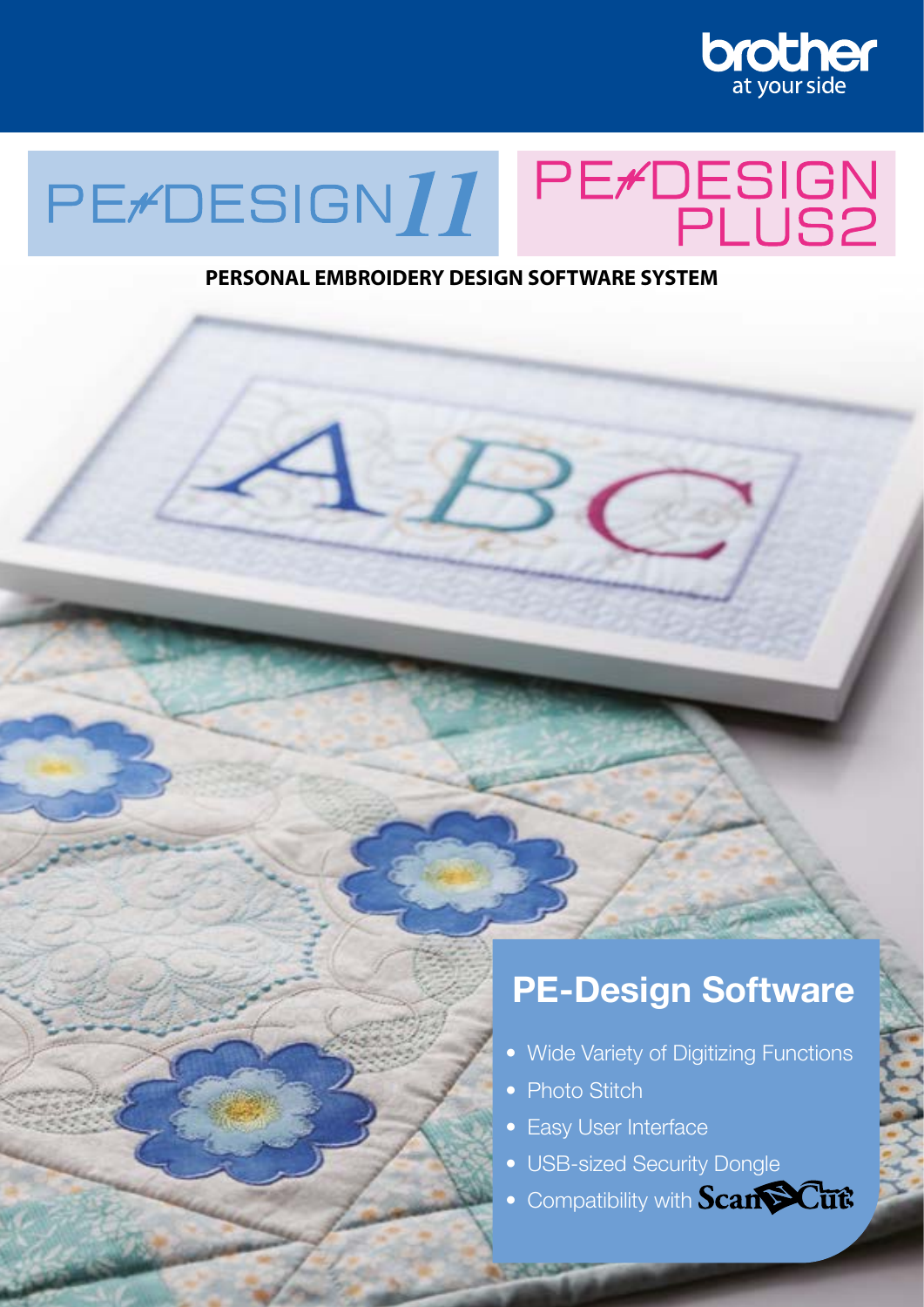## *PE-Design 11 – the versatile all-in-one embroidery and sewing digitizing software*

Packed with powerful and timesaving features, this software is for both the casual hobbyist and the home-based business. Imagine the capability to create your own fonts, stitches and designs – just once – to use many times on hats, pillows, shirts, and other fabrics.

Reduce the amount of time spent changing threads by using the Intelligent Colour Sort feature, which will stitch those areas that share one colour in groups. Best yet – if you own a wireless enabled machine, wirelessly transfer your embroidery designs and sewing stitches.

#### **Advanced Layout and Editing Features**

- 130 fonts with font filter: Filter by type of font to narrow down font choices
- Convert thread palette of existing design to colour palette of choice
- Over 1,000 built-in designs: See a preview of the design before you stitch
- Font mapping: Map your favorite fonts to use as easily as built-in lettering
- Stitch Design Factory: Create and save your own decorative sewing stitches, up to 100 mm wide\*
- Updated thread chart: Choose from additional thread colours from existing brands, or choose from two new brands of threads





Decorative Fill Pattern



Echo Quilting

#### **More Powerful Quilting Functions**

- Automatically remove background from embroidery designs and quilt with echo fill, decorative fills, stippling, and cross-hatch quilting stitches
- Decorative fill patterns: Create your own with programmable stitch creator, or choose from the 54 built-in decorative fill patterns to use as standard or background fill stitches
- Echo quilting: Fill your block with a radiating quilting method to follow the curve of your motif
- Fill pattern editing: Additional fill patterns are included, with more flexibility to customize decorative fills such as a random shift function that distorts the original pattern for unique fills

# *Already own PE-Design 10?*

Upgrade your existing software to receive enhanced capabilities and added features! Ask your dealer about the PE-Design 11 Upgrade.

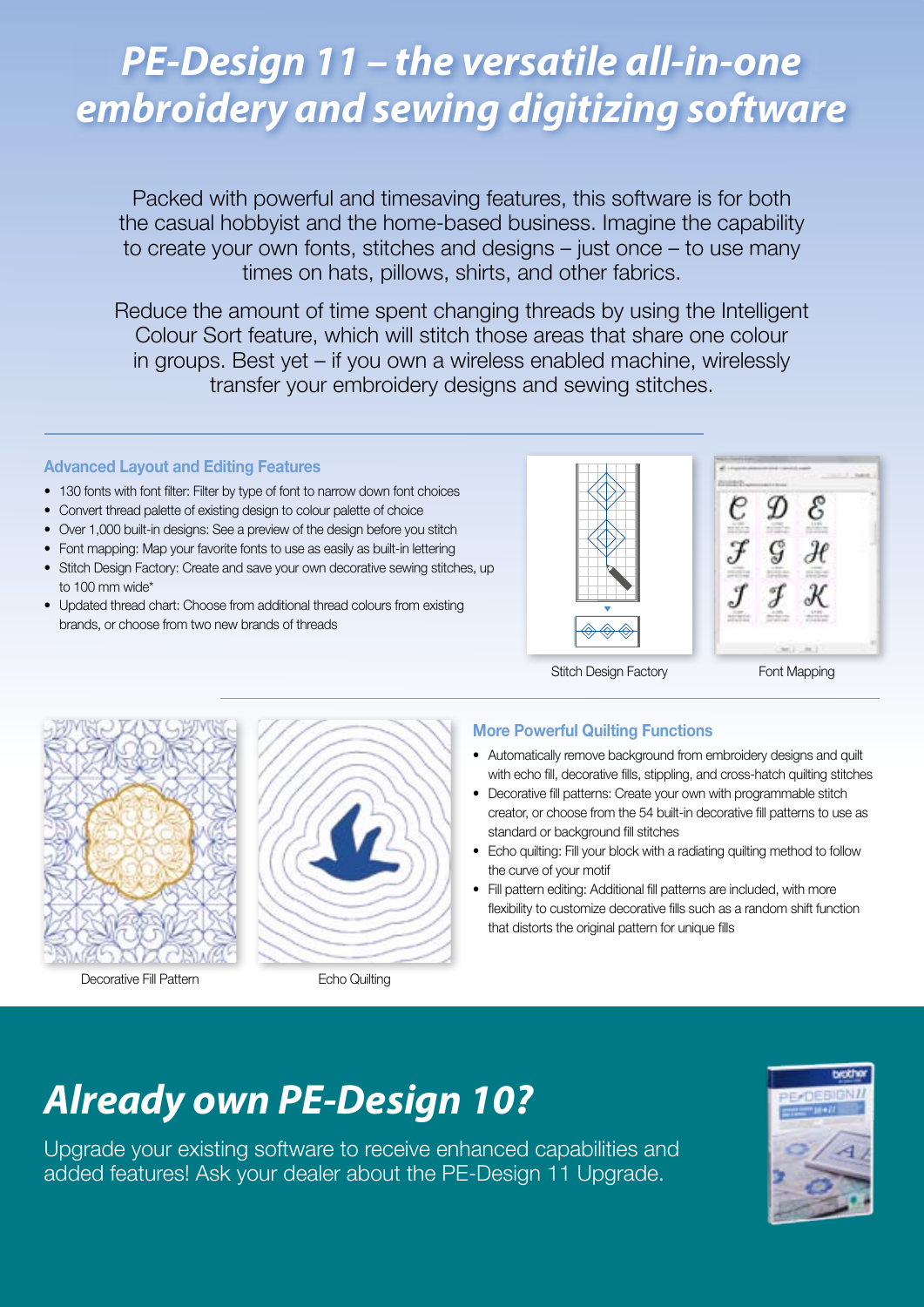

#### **Wireless LAN Connectivity**

- Wirelessly transfer embroidery designs and sewing stitches between PE-Design 11 and your wireless enabled machine
- Use PE-Design 11 to wirelessly link PR semi-industrial embroidery machines that are wirelessly enabled

#### **Enhanced Image Tracing for Photostitch & Auto Punch**

PhotoStitch, auto punch and cross stitch wizards for enhanced image tracing for more accurate image tracing output.

|                   | L. Kelata Hight  |                                                        |                        |        |  |
|-------------------|------------------|--------------------------------------------------------|------------------------|--------|--|
|                   | Citatate (att)   |                                                        | $\mathbb{R}^n$         |        |  |
| Open<br>60<br>ini | <b>IT Delate</b> | Auto Orvin<br>Fundy State - State 1 - State 2 - Center | Paulo<br><b>FFICES</b> | Design |  |
| <b>HALLER</b>     | A set            |                                                        | SEELK (Walant)         |        |  |





### **Compatibility with Scant SCutt**

Compatible with ScanNCut:

- Import FCM files to create embroidery designs
- Create FCM files to send to CanvasWorkspace or directly to a wirelesslyenabled ScanNCut machine

#### **Ultimate Customisation and Design Tools**

- Intelligent Colour Sort helps reduce the amount of time you spend manually matching color segments and the time at your machine to change threads
- The fabric selector automatically adjusts the sewing attributes for your embroidery based on your fabric selection
- Round and flexible spiral stitches add motion and dimension to your embroidery shapes, and stitches can be set to follow the shape of your embroidery or stand out to give you a 3-dimensional effect



Flexible Spiral Stitch and Stitch Direction



Scan Schill



- Photo Stitch
- Basic Digitizing functions
- Applique Wizard
- Compatibility with **Scant SCut** Convert to cutting data

To compare the differences between PE-Design 11 and PE-Design Plus 2, see the chart on the next page.